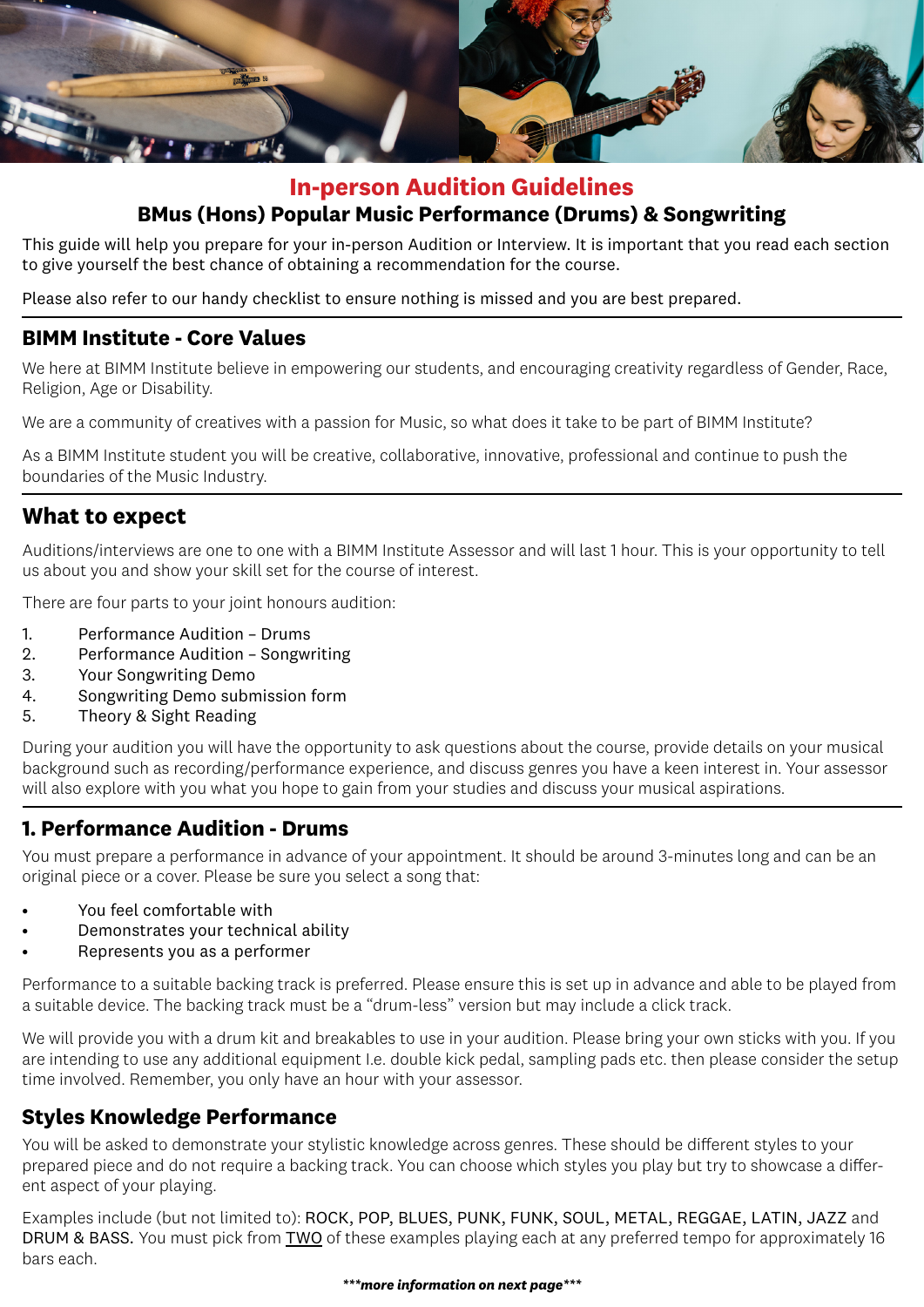## **Instrument Skills - Technique**

Your assessor will ask you to demonstrate the following exercises below. We recommend you become familiar with:

- Single stroke roll (16th notes/semiquavers) 100-160 bpm (assessor discretion)
- Double stroke roll (16th notes/semiquavers) 100-140 bpm (assessor discretion)
- Paradiddle (16th notes/semiquavers) 100-140 bpm (assessor discretion)
- Straight pop groove with metronome at 100bpm OR shuffle groove with metronome at 80bpm

You may also be asked to demonstrate the following:

- Paradiddle-diddle (assessor discretion)
- Five-stroke roll (assessor discretion)
- A groove demonstrating use of 4-way coordination (any preferred tempo)

These are not integral to the overall recommendation; however, they can strengthen your audition.

## **2. Performance Audition - Songwriting:**

You must prepare an original song to perform live. The song must be different from the song you submitted as your recorded demo. The course is both theoretical and practical therefore within the audition your assessor will be looking for both a satisfactory level of songwriting proficiency and performance ability or aptitude. In terms of musical accompaniment, applicants are welcome to use either a live instrument or a backing track. If using a backing track this must differ to what you provide as your Demo Submission (see below).

Please ensure you have ready:

- Your own instrument of choice. We will have amps and leads for you to use for your audition as well as a keyboard if needed. If you are planning to use any pedals, please make sure you bring any extra leads you will require and an English power supply or a travel adapter if they are not battery powered.
- If using a backing track, please ensure it is your own original composition/production and you were involved in the production process. This must be on a suitable device with a standard headphone jack or lead connector.
- Lyric sheets, notebooks or workbooks (if applicable to share via the chat function).
- Anything else that supports your creative process.

### **3. Your Songwriting Demo:**

We also require you to submit in advance a multi-track demo recording of a fully realized song. Your demo:

- Does not have to be mastered.
- Should have at least two tracks on the demo creating the whole song.
- Should be different to the song you will perform live in the audition.

A multi-track recording can constitute as a 'live' demo recorded in a studio arranged by the candidate OR a D.A.W. home demo that clearly shows arrangement and programming skills**.**

You will need to upload it to your preferred website. We recommend one of the following third party sites:

- Soundcloud
- **Spotify**
- YouTube
- Vimeo

Please note we cannot download your demos, please do not send us links to WeTransfer or email attachments. When your audio has been uploaded, please include a link to the demo using the below form. You need to complete this by the deadline given to you. Late submissions may not be considered. If you're concerned please speak to someone in the admissions team.

### **4. Songwriting Demo submission form**

You MUST complete the form on page 3. This is where you can provide information and links ready for your audition or interview. Once this has been filled in please double check that the links work. You will then need to save and name the document in capital letters with your full name followed by the word PERFORMANCE

E.g. JAMESSMITHPERFORMANCE. Please return this via email only to admissions@bimm.ac.uk.